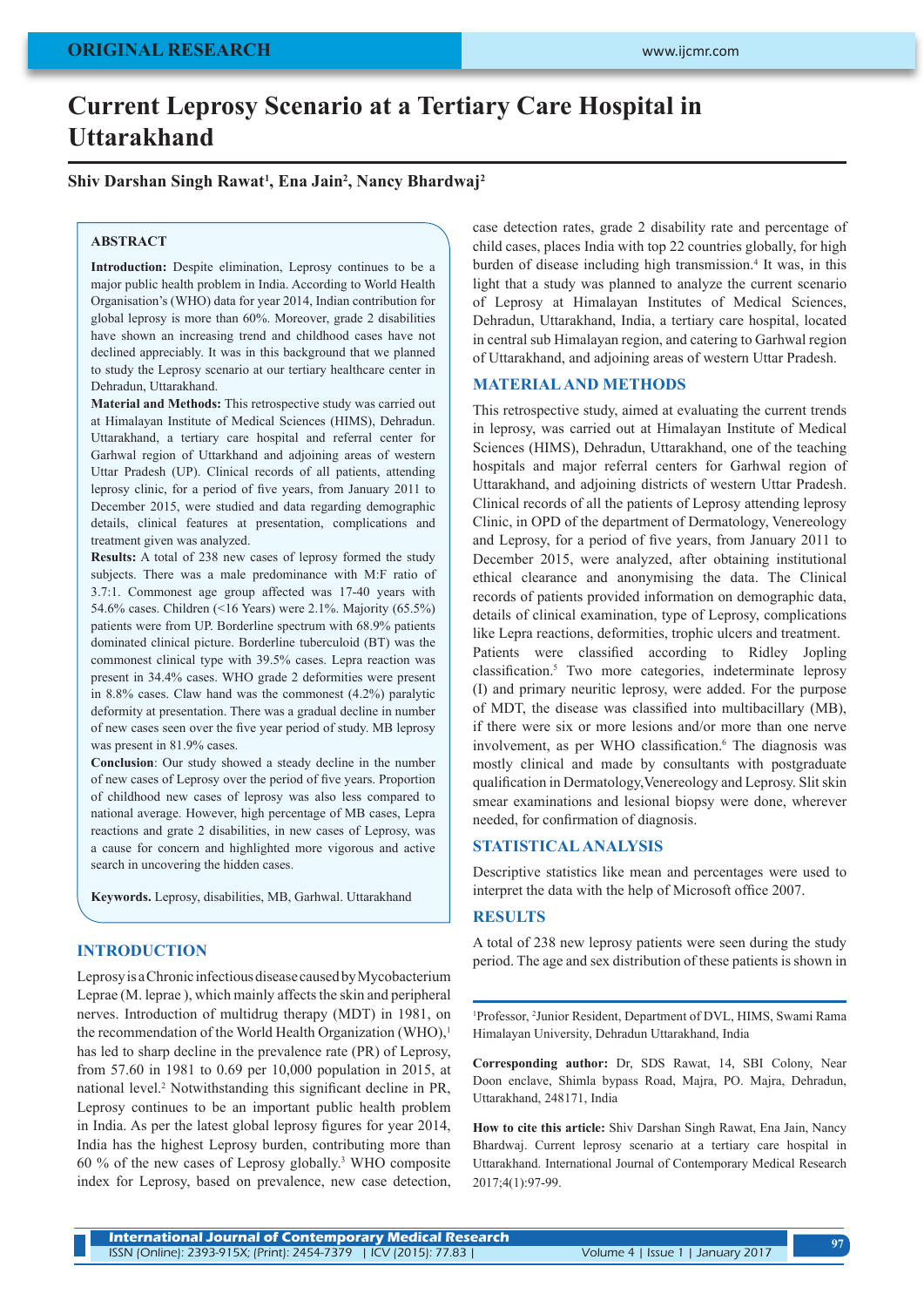table-1. There was a male preponderance with total 187 (78.6%) males as against 51 (21.4%) females, with a male to female ratio of 3.7:1. Maximum number of 130 cases (54.6%), were in the young age group of 17 to 40 years. Youngest and oldest patients were aged 13 years and 75 years, respectively. Only 05 patients (2.1%) were children with less than 16 years of age. Majority of the patients (156;65.5%) hailed from adjoining districts of Uttar Pradesh, while remaining 82 (34.5%) were natives of Uttarakhand. Only 21 (8.8%) patients gave history of prolonged contact with a leprosy patient within the household

Clinical profile of leprosy patients is shown in table-2. Borderline spectrum (BT,BB,BL) with 164 (68.9%) patients dominated the clinical picture. This was followed by lepromatous leprosy (LL), primary neuritic (P), tuberculoid (TT) and indeterminate leprosy (I) with 51 (21.4%), 18 (7.6%), 3 (1.3%) and 2 (0.8%) cases, respectively. In borderline spectrum, borderline tuberculoid (BT) was the commonest type with 94 (39.5%) cases. This was followed by borderline lepromatous (BL) and borderline

| Age                                                          | <b>Sex</b>    | Total $(\% )$  |               |  |  |  |
|--------------------------------------------------------------|---------------|----------------|---------------|--|--|--|
|                                                              | Male          | Female         |               |  |  |  |
| $0-16$ years                                                 | 04            | 0 <sub>1</sub> | $05(2.1\%)$   |  |  |  |
| $17-40$ years                                                | 105           | 25             | $130(54.6\%)$ |  |  |  |
| $41-60$ years                                                | 65            | 22             | 87 (36.6%)    |  |  |  |
| $>60$ years                                                  | 13            | 0 <sup>3</sup> | $16(6.7\%)$   |  |  |  |
| <b>Grand Total</b>                                           | $187(78.6\%)$ | 51 $(21.4\%)$  | 238 (100%)    |  |  |  |
| <b>Table-1:</b> Age and Sex distribution of Leprosy patients |               |                |               |  |  |  |

borderline leprosy (BB) with 63 (26.5%) and 7 (2.9%) cases, respectively. Overall, borderline tuberculoid (BT) with 94 (39.5%) cases, was the commonest clinical type of leprosy.

Overall 82 (34.4%) patients had features of lepra reactions at the time of first presentation to the clinic. Out of these, 43 (18%) had type 1 lepra reaction and remaining 39 (16.4%) had features of type 2 lepra reactions. Deformities were present in 52 (21.8%) patients at presentation. Of these, 31 (13%) had WHO grade 1 and 21 (8.8%) patients had grade 2 deformities. Claw hand was the commonest paralytic deformity in 10 (4.2%) cases at presentation, followed by foot drop, median nerve palsy and facial deformity in 4  $(1.7\%)$ , 4  $(1.7\%)$  and 3  $(1.3\%)$  patients, respectively. Trophic ulcers were present in 11 (4.6%) cases.

Table-3 shows yearly breakdown of new leprosy cases from year 2011 to 2015. There has been a gradual, decline in the number of leprosy cases with year 2011 recording 62 and year 2015 recording 35 new cases. Multibacillary (MB) leprosy accounted for 81.9% (195) cases as against 18% (43) cases of paucibacillary disease.

## **DISCUSSION**

Elimination of leprosy as a public health problem was reached at the global level in the year 2000 and by India on 31 December 2005. Thereafter, leprosy services in India have been integrated with general health care system. Prevalence rate (PR) has declined to 0.69 in March 2015, from a high 0.96 per 10,000 population, in 2005.<sup>2</sup> In our study, total number of new cases

| Type of                                       | <b>Number of patients</b> |                |              | Number of patients in lepra reactions |            |              | Number of patients with deformities |             |              |
|-----------------------------------------------|---------------------------|----------------|--------------|---------------------------------------|------------|--------------|-------------------------------------|-------------|--------------|
| Leprosy                                       | Male                      | Female         | <b>Total</b> | Type-I                                | Type-II    | <b>Total</b> | Grade-I                             | Grade-II    | <b>Total</b> |
|                                               |                           |                | $(\%)$       |                                       |            |              |                                     |             |              |
| <b>TT</b>                                     | 03                        | $00\,$         | 03           | $- -$                                 | $- -$      |              | 01                                  | $- -$       | 01           |
|                                               |                           |                | $(1.3\%)$    |                                       |            |              |                                     |             |              |
| $\operatorname{BT}$                           | 76                        | 18             | 94           | 31                                    | --         | 31           | 06                                  | 07          | 13           |
|                                               |                           |                | $(39.5\%)$   |                                       |            |              |                                     |             |              |
| <b>BB</b>                                     | 06                        | 0 <sub>1</sub> | 07           | 04                                    | $-$        | 04           | 03                                  | 02          | 05           |
|                                               |                           |                | $(2.9\%)$    |                                       |            |              |                                     |             |              |
| BL                                            | 47                        | 16             | 63           | 05                                    | 07         | 12           | 02                                  | 04          | 06           |
|                                               |                           |                | $(26.5\%)$   |                                       |            |              |                                     |             |              |
| LL                                            | 39                        | 12             | 51           | $-$                                   | 32         | 32           | 06                                  | 03          | 09           |
|                                               |                           |                | $(21.4\%)$   |                                       |            |              |                                     |             |              |
| $\mathbf{P}$                                  | 14                        | 04             | 18           | 03                                    | --         | 03           | 13                                  | 05          | 18           |
|                                               |                           |                | $(7.6\%)$    |                                       |            |              |                                     |             |              |
| $\mathbf{I}$                                  | 02                        | $-$            | 02           | --                                    | --         | --           | $- -$                               | $- -$       |              |
|                                               |                           |                | $(0.8\%)$    |                                       |            |              |                                     |             |              |
| Grand Total                                   | 187                       | 51             | 238          | 43                                    | 39         | 82           | 31                                  | $21(8.8\%)$ | 52           |
|                                               |                           |                | $(100\%)$    | (18%)                                 | $(16.4\%)$ | $(34.4\%)$   | (13%)                               |             | $(21.8\%)$   |
| Table-2: Clinical profile of Leprosy patients |                           |                |              |                                       |            |              |                                     |             |              |

| Year                                                    | <b>Total No of</b> | <b>Type of Leprosy</b> |                  | <b>Total No of patients in reaction</b> |                |              |
|---------------------------------------------------------|--------------------|------------------------|------------------|-----------------------------------------|----------------|--------------|
|                                                         | Leprosy cases      | PВ                     | <b>MB</b>        | <b>Type-I</b>                           | <b>Type-II</b> | <b>Total</b> |
|                                                         |                    | (Paucibacillary)       | (Maltibacillary) |                                         |                |              |
| 2011                                                    | 62                 | 08                     | 54               | 04                                      | 03             | 07           |
| 2012                                                    | 58                 | 07                     | 51               | 09                                      | 12             | 21           |
| 2013                                                    | 40                 | 10                     | 30               | 09                                      | 10             | 19           |
| 2014                                                    | 43                 | 07                     | 36               | 10                                      | 07             | 17           |
| 2015                                                    | 35                 | 11                     | 24               | 11                                      | 07             | 18           |
| Total                                                   | 238                | 43                     | 195              | 43                                      | 39             | 82           |
|                                                         | $(100\%)$          | (18%)                  | $(81.9\%)$       | (18%)                                   | $(16.4\%)$     | $(34.4\%)$   |
| <b>Table-3:</b> Year wise distribution of Leprosy cases |                    |                        |                  |                                         |                |              |